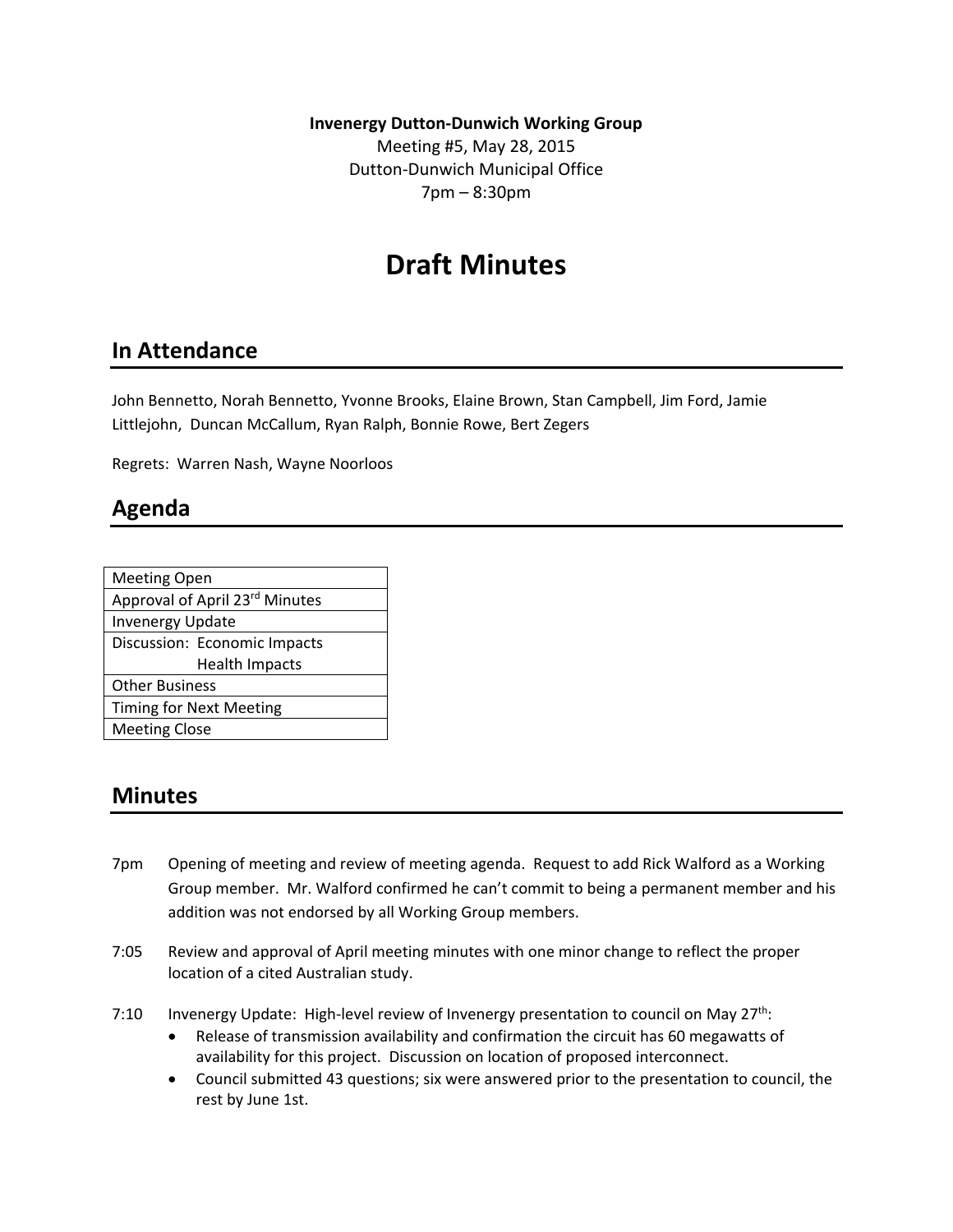- Layout of project is still under consideration.
- No turbine supply contract will be issued prior to bid submission
- RFP requirements will likely include another delegation to council and July 23 is the target date for the public meeting at the Rec Centre. Public meeting format will likely include poster boards, presentation and moderated Q&A. Will show a map of the project with boundaries and constraints. Exact turbine locations are determined during the REA process/permitting process (including environmental studies) which takes 18 months or more and includes more public meetings and consultation.
- Discussion of solar and restrictions on prime agricultural land.
- Confirmation turbines won't go all the way down to the lakeshore.
- Webpage should be up by shortly and it will host the community engagement plan.
- Discussion of Community Economic Benefit (CEBA) agreement
- Discussion of setbacks related to wind development.
- 7:25 Economic Impacts Discussion:
	- Fundamental differences of opinion tabled.
	- Confirmation three acres per turbine will be taken out of farm production.
	- Tax implications for farmers and municipalities.
	- Impact of turbines on property values.
	- Option agreement notices on title, when and how they expire and extend and discussed how options do not affect ability to re-finance.
	- Criteria points in the RFP and how municipalities can utilize them.
	- First Nations group participation and criteria points.
	- Chamber of Commerce is worried about young families working from home having to move back to the city due to the Turbines.
- 7:10 Health Impacts Discussion:
	- Fundamental differences of opinion tabled.
	- Agreement those present don't want people to get sick.
	- Differing opinions tabled about whether health effects cited can be attributed to other causes.
	- Use and definition of annoyance as cited in the Health Canada preliminary study results.
	- Other sources of comparable noise and low frequency noise and whether things are being blown out of proportion.
- 8:28 Discussion topic for next meeting established Environmental Impacts.
- 8:29 Next meeting date established: June 25, 2015
- 8:31 Close of meeting